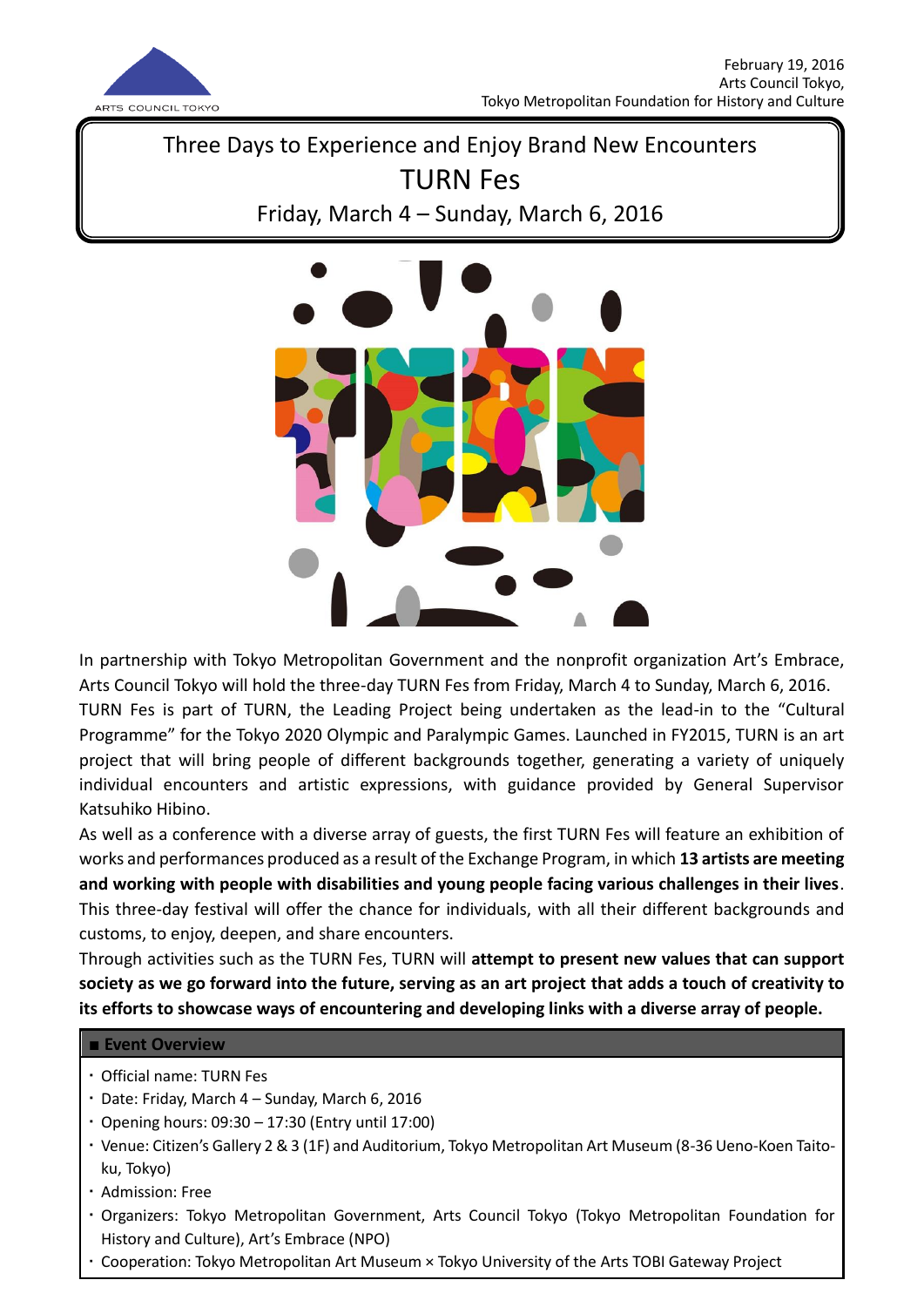### **■ Details of TURN Fes**

**1. Exhibition** (Venue: Citizen's Gallery 2 & 3 (1F), Tokyo Metropolitan Art Museum)

In the Exchange Program, which began last autumn, participating artists have been meeting with people with disabilities, young people facing various challenges in their lives, and their parents and support people, working with them while gradually experiencing more of their daily lives. The artists will produce works inspired by the communication and insights that have emerged from this process. With the cooperation of the partner facilities, these works will take a variety of forms, including installations, videos, music, and performance art.

## ◆ **Exhibitors from the TURN Exchange Program** \*No particular order

| <b>Artist</b>                |          | <b>Partner Facility/Community</b>                           |  |
|------------------------------|----------|-------------------------------------------------------------|--|
| Yasuaki Igarashi             | $\times$ | <b>Atelier La Mano</b>                                      |  |
| Manami Kakudo                | ×        | <b>Ota City Support Center for People With Disabilities</b> |  |
| James Jack                   | ×        | Harmony                                                     |  |
| Tohru Nakazaki               | ×        | <b>Creative Support Let's (certified NPO)</b>               |  |
| Daisuke Yamashiro            | ×        | Applause Minamiaoyama                                       |  |
| Masanori Ikeda, Kazue Kawase | $\times$ | Kyosaren Recycled Bottle Washing Center                     |  |
| Ryo Inaba                    | $\times$ | Atelier La Mano                                             |  |
| Satsuki Imai                 | ×        | <b>Shure University</b>                                     |  |
| Yuto Yanagi                  | ×        | community center akta                                       |  |
| EAT&ART TARO, Jun Kitazawa,  |          | Research & exchange with several welfare facilities and     |  |
| Emi Tomizuka                 |          | communities                                                 |  |
|                              |          |                                                             |  |

 ◆ **Other Projects/Artists Exhibiting Work Asian Match Flag Project × Maru Works Haruchi Osaki**

**Urban Culture Commons, Faculty of Regional Promotion, Nara Prefectural University × Tanpopono-ye Foundation**

**2. Conference** (Venue: Auditorium, Tokyo Metropolitan Art Museum)

We plan to hold four talk sessions over the weekend of Saturday, March 5 and Sunday, March 6. Guests from a wide range of backgrounds will engage in discussion on themes that take TURN as their starting point. Please check the website for further details, which will be posted over the coming weeks.

### **■ TURN Official Website**

To mark the launch of TURN Fes, the creative agency CINRA Inc. has developed the TURN official website. Adopting a unique approach, it uses unconventional methods to facilitate encounters with information and bring the TURN project concept to life. URL: http://turn-project.com/